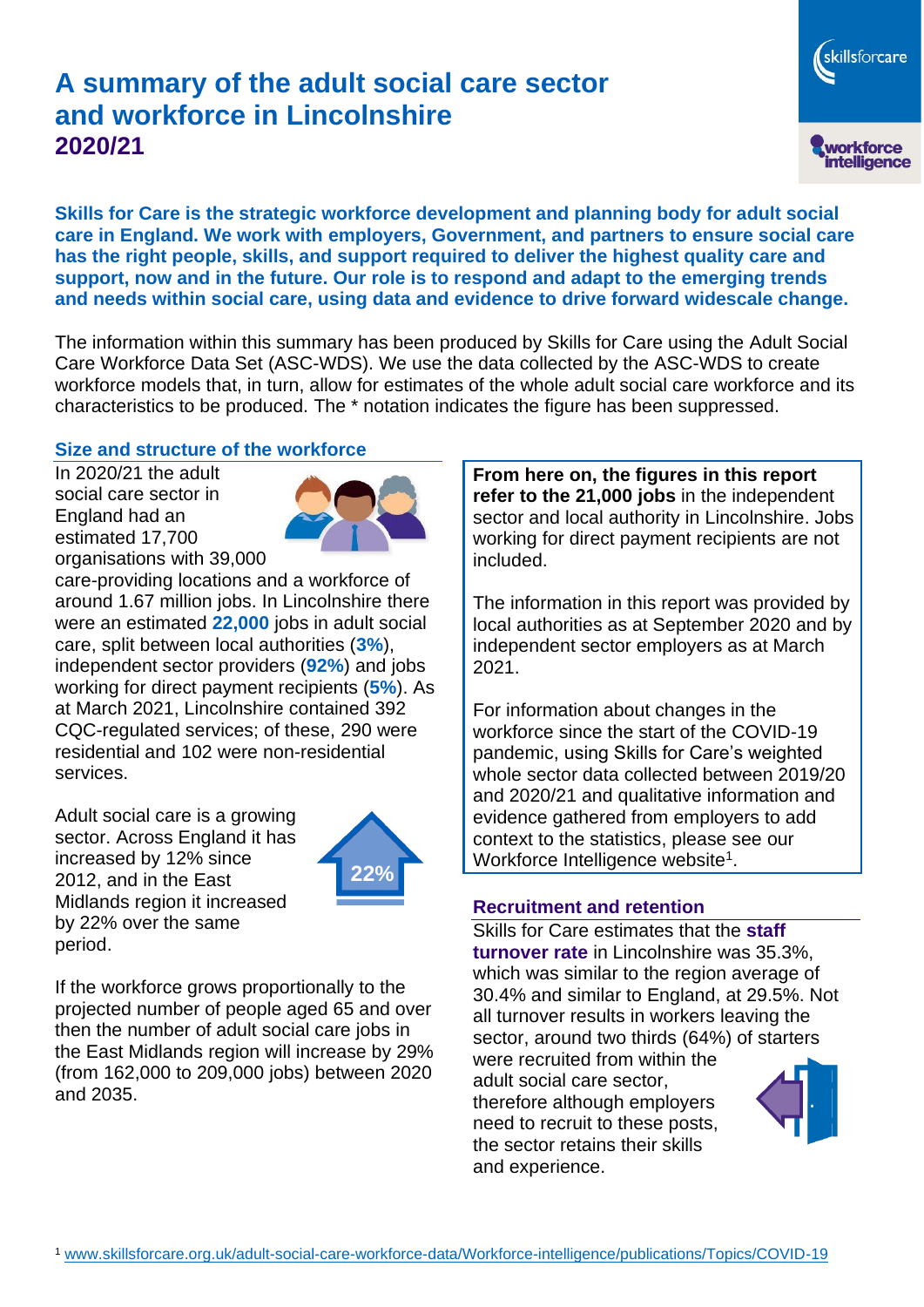Adult social care has an experienced 'core' of workers. Workers in Lincolnshire had on average **9.0 years of experience in the sector** and 82% of the workforce had been working in the sector for at least three years.

Using both workforce intelligence evidence and our links with employers and stakeholders across England, we know that recruitment and retention is one of the largest issues faced by employers. We have many resources and tools available to help, for example the 'Values-based recruitment and retention toolkit'<sup>2</sup> and 'Seeing potential: widen your talent pool'. <sup>3</sup> For more information please visit: [www.skillsforcare.org.uk/recruitment-retention](http://www.skillsforcare.org.uk/recruitment-retention)

### **Employment information**

We estimate Lincolnshire had **21,000** adult social care jobs employed in the local authority and independent sectors. These included 1,400 managerial roles, 700 regulated professionals, 16,000 direct care (including 13,500 care workers), and 3,000 other-non-care proving roles.

The average number of **sickness days** taken in the last year in Lincolnshire was 10.1, (9.6 in East Midlands and 9.5 across England). With an estimated directly employed workforce of 19,000, this would mean employers in Lincolnshire lost approximately **190,000 days to sickness in 2020/21**. In England levels of staff sickness have nearly doubled over the course of the pandemic between 2019/20 and 2020/21, in total around 6 million extra days were lost to sickness than in the year before.

Less than a quarter (16%) of the workforce in Lincolnshire were on zero-hours contracts. Around a half (52%) of the workforce usually worked full-time hours and 48% were parttime.

#### **Chart 1. Proportion of workers on zero hours contracts by area**

**England** East Midlands Lincolnshire



### **Workforce demographics**

The majority (82%) of the workforce in Lincolnshire were female, and the average age was 43.6 years old. Workers aged



24 and under made up 11% of the workforce and workers aged over 55 represented 28%. Given this age profile approximately 5,900 people will be reaching retirement age in the next 10 years.

Nationality varied by region, in England 83% of the workforce identified as British, while in the East Midlands region this was 88%. An estimated 90% of the workforce in Lincolnshire identified as British, 6% identified as of an EU nationality and 4% a non-EU nationality, therefore there was a similar reliance on EU and non-EU workers.

### **Pay**



Table 1 shows the full-time equivalent annual or hourly pay rate of selected job roles in Lincolnshire (area), East Midlands (region) and England.

All figures represent the independent sector as at March 2021, except social workers which represent the local authority sector as at September 2020. At the time of analysis, the National Living Wage was £8.72.

#### **Table 1. Average pay rate of selected job roles by area**

|                                 | <b>England</b> | Region  | Area    |
|---------------------------------|----------------|---------|---------|
| Full-time equivalent annual pay |                |         |         |
| Social Worker <sup>t</sup>      | £37,100        | £35,400 | £32,700 |
| Registered nurse                | £33,600        | £33,000 | £31,500 |
| Hourly pay                      |                |         |         |
| National Living<br>Wage         | £8.72          | £8.72   | £8.72   |
| Senior care worker              | £10.00         | £9.75   | £9.77   |
| Care worker                     | £9.29          | £9.21   | £9.04   |
| Support and<br>outreach         | £9.53          | £9.22   | £8.93   |

†Local authority social workers only.

Please note that pay varies by sector, with local authority pay generally being higher than independent sector pay.

[www.skillsforcare.org.uk/vba](http://www.skillsforcare.org.uk/vba)